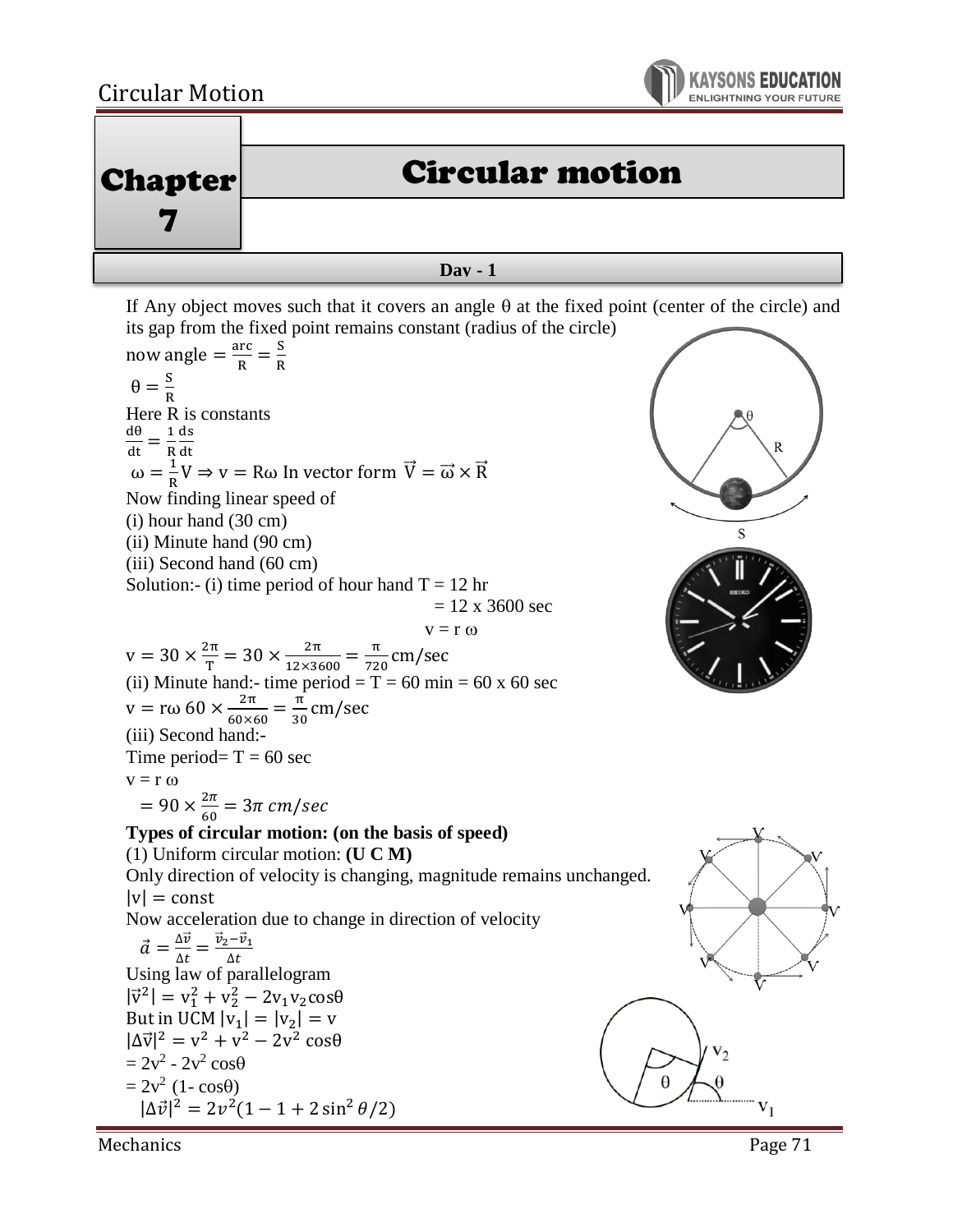## Circular Motion



 $|\Delta \vec{v}|^2 = 4v^2(\sin^2 \theta/2)$  $|\Delta \vec{v}|^2 = 2v \sin \frac{\theta}{2}$ Now  $|\Delta \vec{v}| = 2 \text{ vs in } \frac{\theta}{2}$  $|\vec{a}| = \left|\frac{2\vec{v}}{4\pi}\right|$  $\left|\frac{2\vec{v}}{\Delta t}\right| = \frac{2v}{t}$  $\frac{2v}{t}$  sin $\frac{\theta}{2}$  $\sin\theta \approx \theta$  if  $\theta$  <<<<  $|\vec{a}| = \frac{2v}{h}$ t θ 2  $a = v \frac{\theta}{t}$ t  $a = v \omega$ , Now  $\omega = \frac{v}{R}$ R  $a = \frac{v^2}{R}$ R or  $a = R\omega^2$ Direction of this acceleration is towards center Now  $a_c = a_R = \frac{V^2}{R}$  $\frac{\sqrt{r}}{R} = R\omega^2$ Centripetal acceleration or Radial acceleration (2) Non uniform circular motion (Non U C M)

Here in this case direction as well as magnitude both are changing continuously therefore here two different named acceleration will be as,

(i)  $a_c = a_R$  (centripetal or radial acceleration) (ii)  $a_t$  (Tangential acceleration)



Now,

#### **Tangential acceleration.**

**"**Rate of change of magnitude of velocity"

 $v = R \omega$  $\left\{\alpha=\frac{d\omega}{dt}\right\}$ Angular acceleration  $\frac{dv}{dt} = R \frac{d\omega}{dt}$ dt  $a_t = \frac{dv}{dt} = R\alpha$ So  $a_t \perp a_c$  $a_{\text{net}} = \sqrt{a_{\text{c}}^2 + a_{\text{t}}^2}$ Net acceleration for non-uniform circular motion. **Example:-** A particle moving in a circular path of radius 2 meter and its velocity varies as  $v =$ 10t<sup>2</sup>. Then net acceleration of the particle at  $t = 2$  sec. **Solution:** Given  $v = 10t^2$  $a_t = \frac{dv}{dt} = 20t$ 

 $= 20 x 2$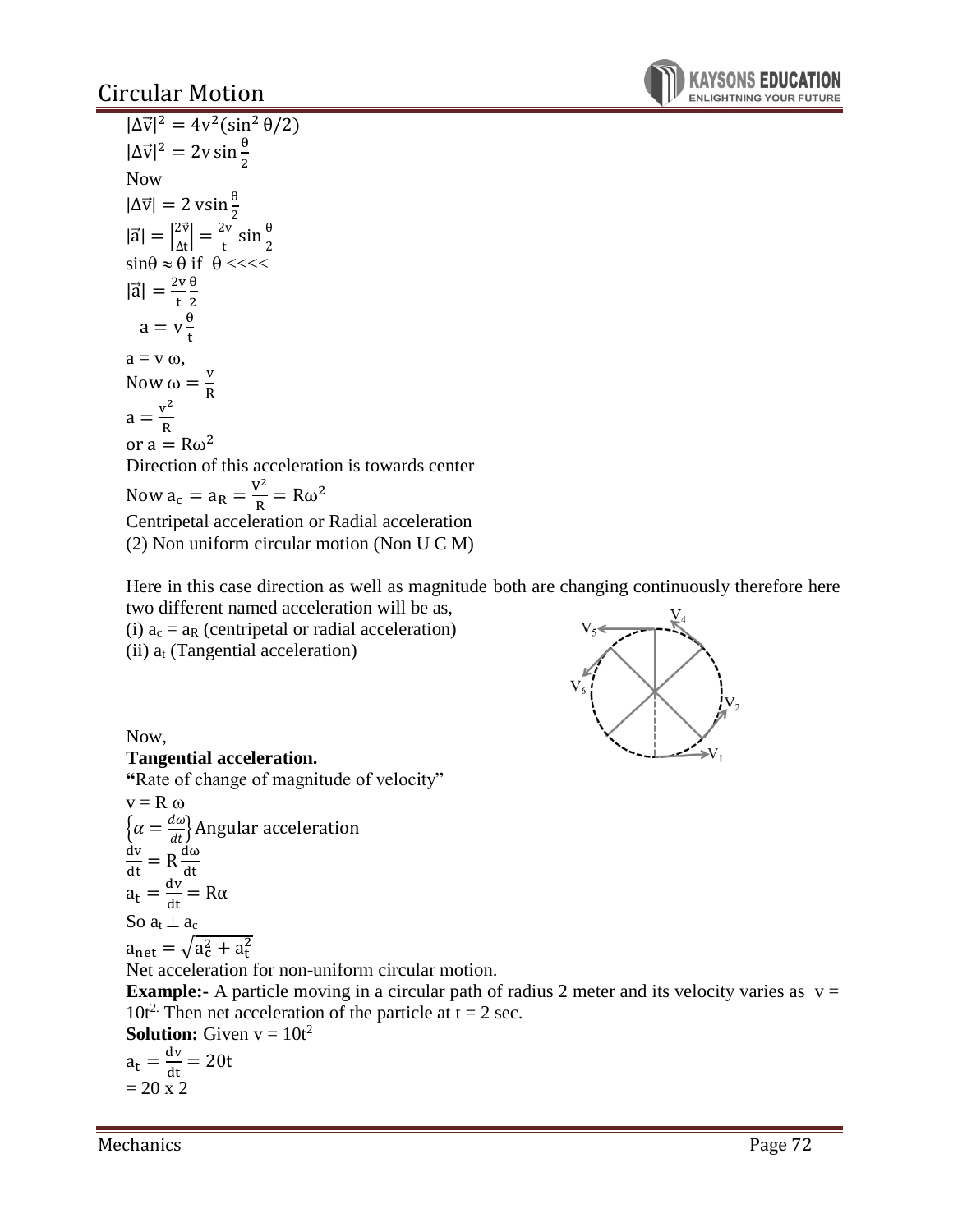# Circular Motion

 $= 40$  m/s<sup>2</sup>  $v^2$ 

$$
a_c = \frac{v^2}{R} = \frac{10(2)}{2}
$$

 $a_{\text{net}} = \sqrt{(40)^2 + (20)^2} = 20\sqrt{5}m/s^2$ 

2

**Centripetal force:-** the force require to move in a circular path for any object with respect to inertial frame is called centripetal force.

$$
F_c = F_R = \frac{mv^2}{R} = MR\omega^2
$$

**Note:-** Centrifugal force will also have same magnitude but direction opposite to centripetal force.

Direction of this force is towards the center.

## **HORIZONTAL CIRCULAR MOTION**





 $\overline{\mathit{N} \sin \theta}$ - $|m\vec{g}|$  $mg$ 

 $Ncos \theta$ 



**Friction and Banking both:-** To prevent inward sliding